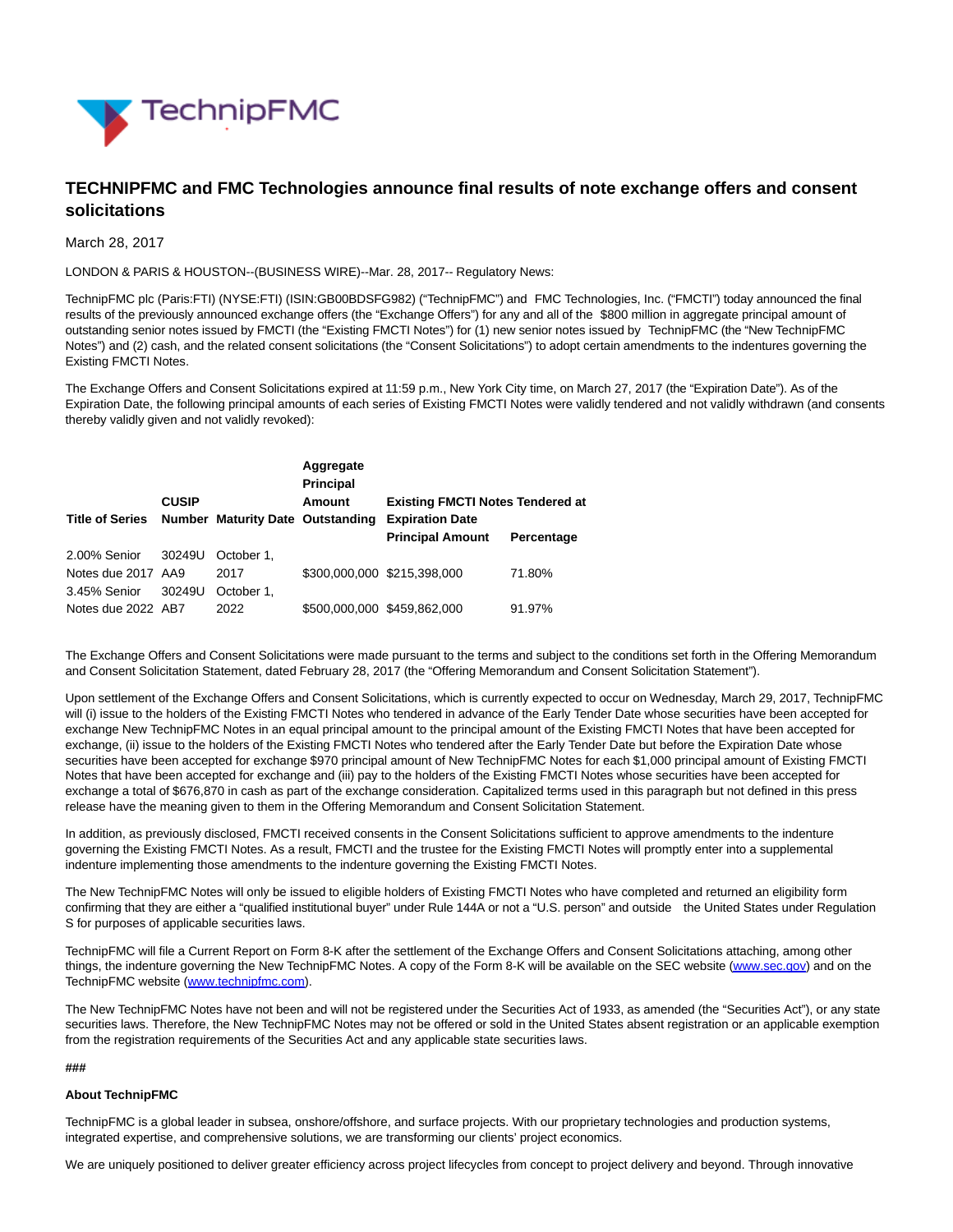technologies and improved efficiencies, our offering unlocks new possibilities for our clients in developing their oil and gas resources.

Each of our 44,000 employees is driven by a steady commitment to clients and a culture of purposeful innovation, challenging industry conventions, and rethinking how the best results are achieved.

To learn more about us and how we are enhancing the performance of the world's energy industry, go to TechnipFMC.com and follow us on Twitter @TechnipFMC.

# **Important Information for Investors and Securityholders**

### **Forward-Looking Statement**

This communication contains "forward-looking statements" as defined in Section 27A of the United States Securities Act of 1933, as amended, and Section 21E of the United States Securities Exchange Act of 1934, as amended. The words such as "believe," "expect," "anticipate," "plan," "intend," "foresee," "should," "would," "could," "may," "estimate," "outlook" and similar expressions are intended to identify forward-looking statements, which are generally not historical in nature. Such forward-looking statements involve significant risks, uncertainties and assumptions that could cause actual results to differ materially from our historical experience and our present expectations or projections, including the following known material factors:

- risks associated with tax liabilities, or changes in U.S. federal or international tax laws or interpretations to which they are subject;
- risks that the new businesses will not be integrated successfully or that the combined company will not realize estimated cost savings, value of certain tax assets, synergies and growth or that such benefits may take longer to realize than expected;
- unanticipated costs of integration;
- reliance on and integration of information technology systems;
- reductions in client spending or a slowdown in client payments;
- unanticipated changes relating to competitive factors in our industry;
- ability to hire and retain key personnel;
- ability to attract new clients and retain existing clients in the manner anticipated;
- changes in legislation or governmental regulations affecting us;
- international, national or local economic, social or political conditions that could adversely affect us or our clients;
- conditions in the credit markets;
- risks associated with assumptions we make in connection with our critical accounting estimates and legal proceedings;
- the risks of currency fluctuations and foreign exchange controls associated with our international operations; and
- such other risk factors set forth in our filings with the United States Securities and Exchange Commission, which include our Registration Statement on Form S-4, Annual Reports on Form 10-K, Quarterly Reports on Form 10-Q and Current Reports on Form 8-K and in our filings with the Autorité des marchés financiers or the Financial Conduct Authority.

We caution you not to place undue reliance on any forward-looking statements, which speak only as of the date hereof. We undertake no obligation to publicly update or revise any of our forward-looking statements after the date they are made, whether as a result of new information, future events or otherwise, except to the extent required by law.

View source version on businesswire.com:<http://www.businesswire.com/news/home/20170327006335/en/>

Source: TechnipFMC plc

### **TechnipFMC plc**

**Investor relations** Matt Seinsheimer Vice President Investor Relations Tel: +1 281 260 3665 Email[: Matt Seinsheimer](mailto:InvestorRelations@TechnipFMC.com) or Aurelia Baudey-Vignaud Senior Manager Investor Relations Tel: +33 1 85 67 43 81 Email[: Aurelia Baudey-Vignaud](mailto:InvestorRelations@TechnipFMC.com) or James Davis Senior Manager Investor Relations Tel: +1 281 260 3665 Email[: James Davis](mailto:InvestorRelations@TechnipFMC.com) or

**Media relations** Christophe Belorgeot Vice President Corporate Communications Tel: +33 1 47 78 39 92 Email[: Christophe Belorgeot](mailto:media@TechnipFMC.com)